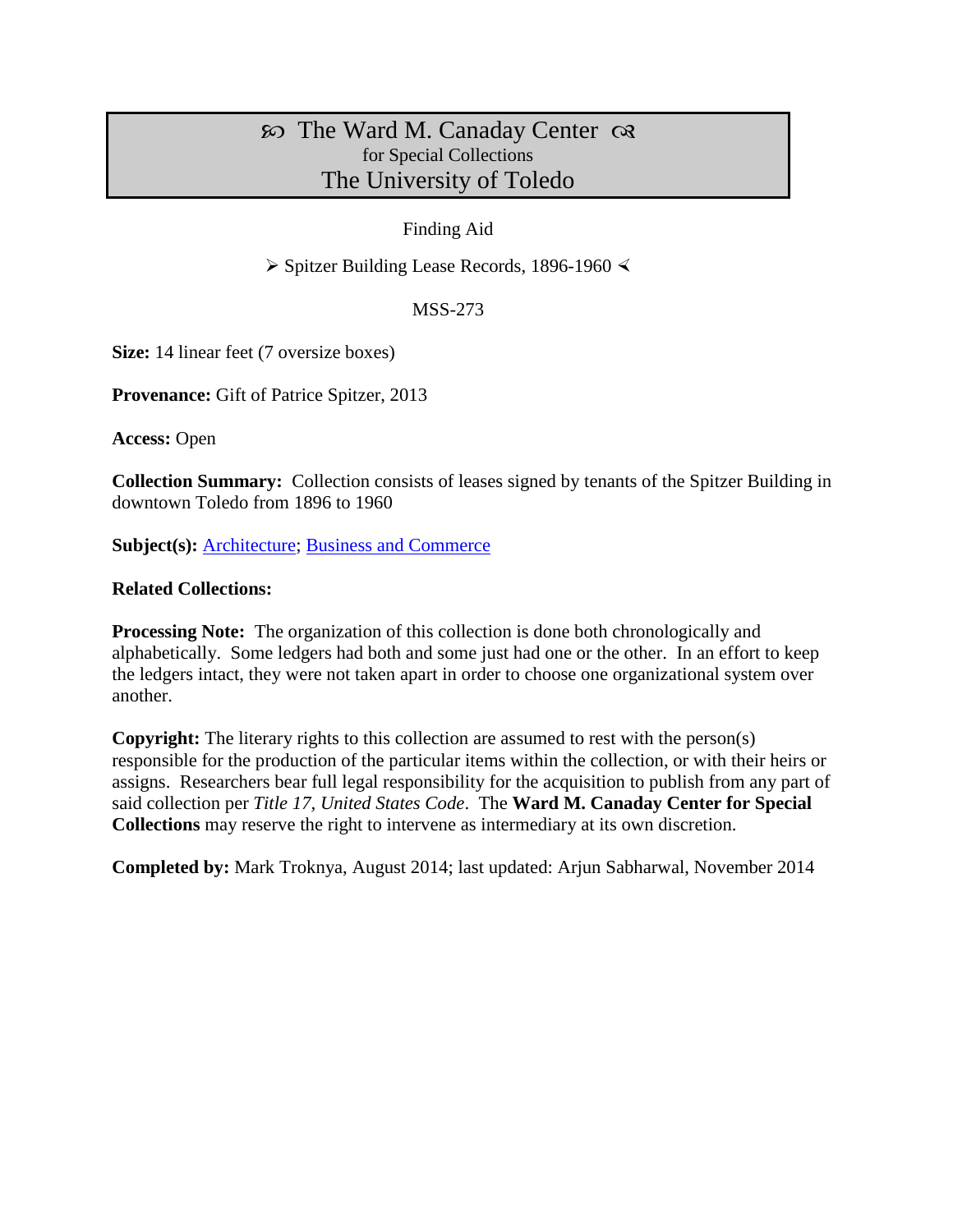#### **Historical Sketch**

The historic Spitzer Building in Toledo, Ohio, was built by Celina Milo Spitzer and his cousin Adelbert Spitzer at the corner of Madison Avenue and Huron Street downtown. The cousins, both capitalists and investment bankers, hired local architects Bacon and Huber to design the building. Construction began in 1893, and after two stories were completed construction stopped due to financial woes. Construction began again in 1895, and was completed in February of 1896. It was the first steel frame building in Toledo, and with the stores in the first floor arcade, it became the first shopping mall in Toledo. Through the years, restaurants, coffee shops, jewelry stores, drug stores, dress and card shops, and hair salons all had space among the arcade's 25 shops and seven counters. However, the majority of the rooms in the Spitzer building were not stores but offices for Toledo area lawyers. In addition to the many law offices, tenants have included insurance agencies, accountants, stock brokers, custom jewelers, tailors, employment agencies, and mortgage offices. At one time, three beauty shops were found in the upper floors.

After more than a century, the Spitzer building had to close its doors in December 2013 due to a declining number of tenants, expenses for needed maintenance and repairs, and additional staff required for fire safety checks mandated after the building's alarm system failed. The Spitzer family remained in control of the building all but the last five years of the 117 year history of the building.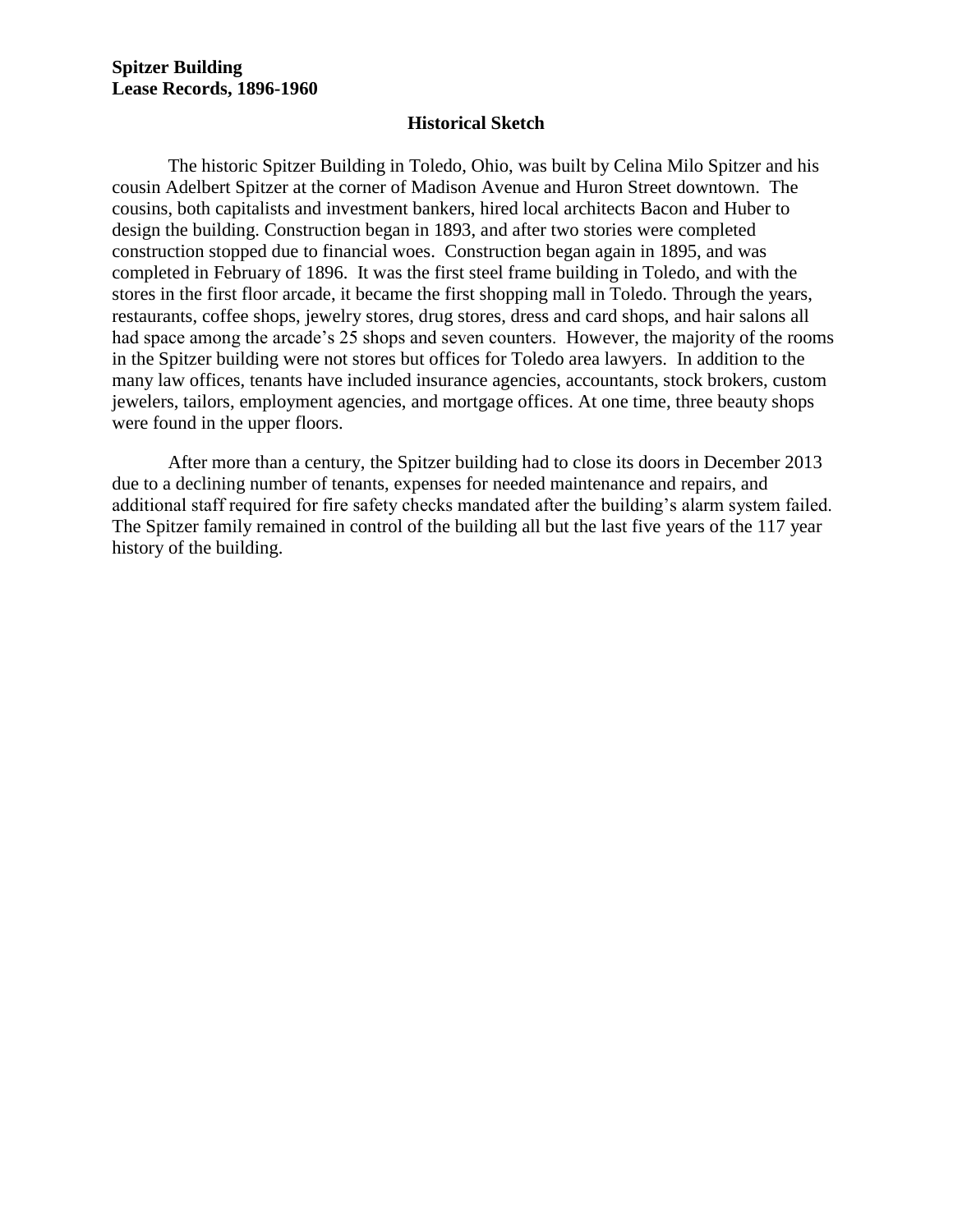## **Scope and Content Note**

The Spitzer Building Lease Records consists of 14 ledgers that list the tenants and lease agreements for this historic building from 1896-1960. Each of these 14 ledgers contains a set of years, however some of the years overlap with other ledgers due to long term leases. (Most leases were for a year at a time but some were for multiple years and therefore one ledger may mainly contain 1900-1904, but one tenant may have signed a lease from 1903-1907, therefore that ledger is labelled 1900-1907, and the next ledger will be labelled 1905-1908.)

Most ledgers (9) have an alphabetical index in the beginning of the ledger, and then a chronological section after that. Three ledgers are solely alphabetical, but there are letters missing. (Ledger 1 has A-C, Ledger 2 has D-J, and Ledger 3 has R-Z; therefore K-P are missing) One additional ledger from the later years of 1924-1959 is organized alphabetically and one additional ledger from 1948-1960 is organized chronologically.